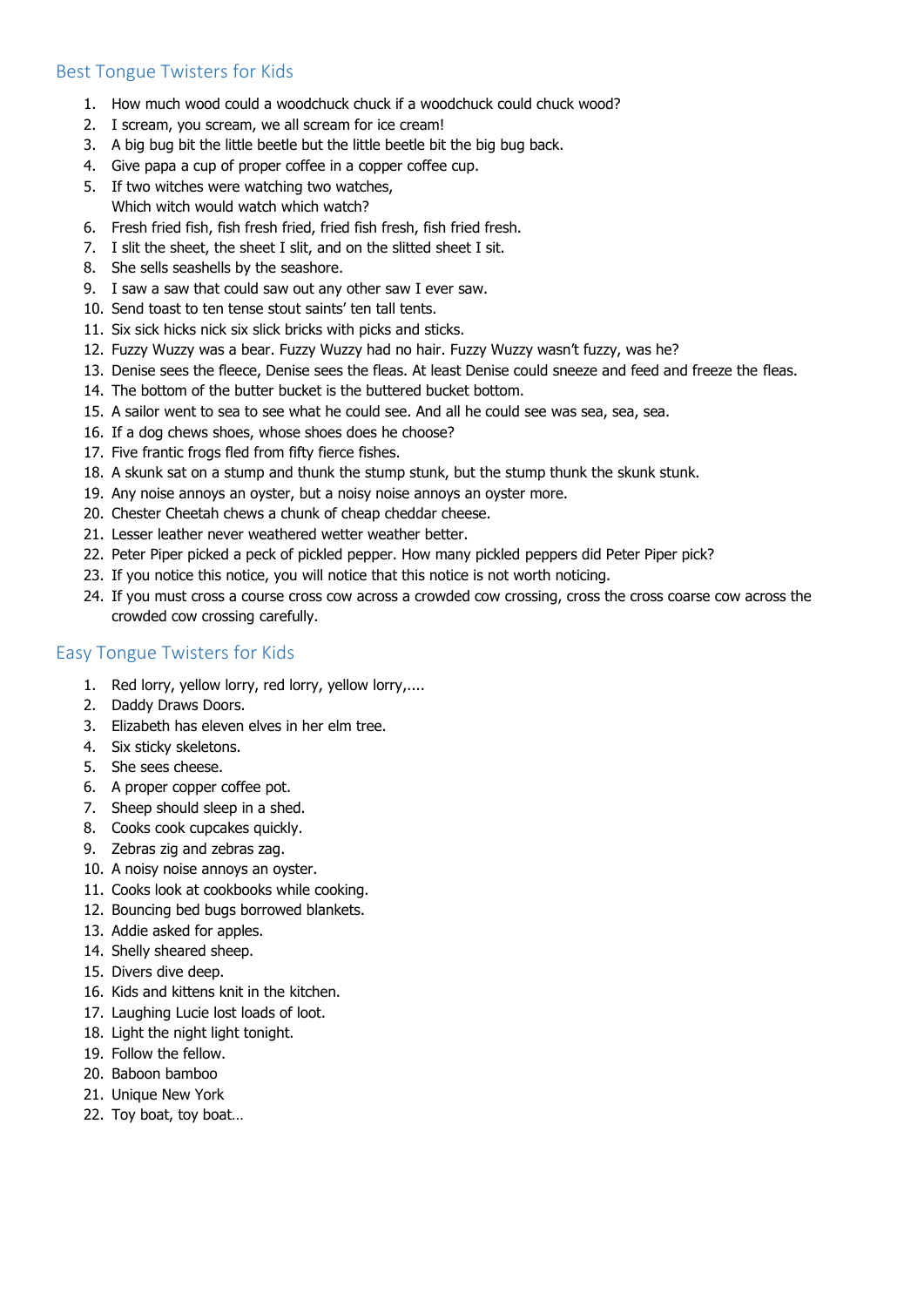#### Funny Tongue Twisters for Kids

- 1. Smelly shoes and socks shock sisters.
- 2. Gobbling gargoyles gobbled gobbling goblins.
- 3. Many an anemone sees an enemy anemone.
- 4. I wish to wish the wish you wish to wish, but if you wish the wish the witch wishes, I won't wish the wish you wish to wish.
- 5. Six quick hicks named Nick licked a brick.
- 6. The raging ram runs 'round rugged Ricky to hit Mickey.
- 7. A shapeless sash sags slowly.
- 8. If you notice this notice, you will notice that this notice is not worth noticing.
- 9. A big bug bit the little beetle but the little beetle bit the big bug back.
- 10. I saw a kitten eating chicken in the kitchen.
- 11. Nosy Nils annoys the noisy boys.
- 12. Six socks sit in a sink, soaking in soap suds
- 13. Growing glowworm, go glow on the glowing globe.
- 14. Nick kicked a slick brick at Rick, but the slick brick hit Nick.
- 15. Susie works in a shoeshine shop. Where she shines she sits, and where she sits she shines
- 16. Betty's big bunny bobbled by the blueberry bush.
- 17. Near an ear, a nearer ear, a nearly eerie ear
- 18. A synonym for cinnamon is a cinnamon synonym.
- 19. Mister Matt mastered math matters, or maybe math that matters mastered Mister Matt?
- 20. If a dog chews shoes, whose shoes does he choose?
- 21. The great Greek grape growers grow great Greek grapes
- 22. Tommy tossed his twelfth tooth when it turned two times.
- 23. How many yaks could a yak pack, pack if a yak pack could pack yaks?
- 24. Picky people pick Peter Pan Peanut-Butter, 'tis the peanut-butter picky people pick.
- 25. Which wishful witch whisked west while whittling wistful whisks?
- 26. Imagine an imaginary menagerie manager managing an imaginary menagerie.
- 27. An ape hates grape cakes.
- 28. How can a clam cram in a clean cream can?
- 29. She shrieked at Shirley surprised by shells of selfish shellfish.
- 30. Fresh French fried fly fritters
- 31. Can clams cram cans of candy?
- 32. Can you can a can as a canner can can a can?
- 33. Thirty-three thirsty, thundering thoroughbreds thumped Mr. Thurber on Thursday.
- 34. Linda-Lou Lambert Loves Lemon Lollipop Lipgloss
- 35. Double bubble gum, bubbles double.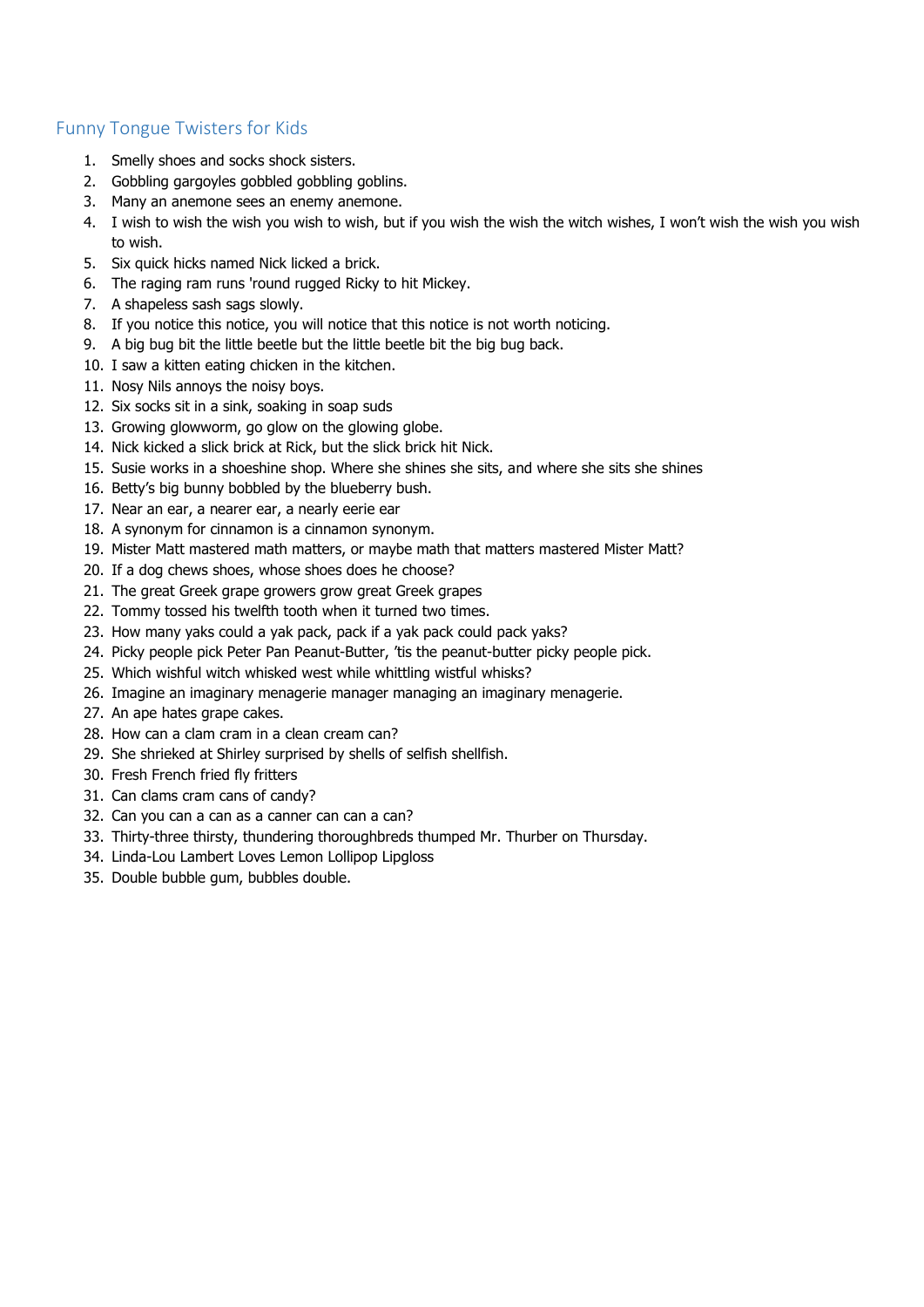## Short Tongue Twisters

- 1. Lucky rabbits like to cause a ruckus.
- 2. We surely shall see the sun shine soon.
- 3. Round the rugged rocks the ragged rascals ran.
- 4. Kitty caught the kitten in the kitchen.
- 5. Greek grapes, Greek grapes, Greek grapes.
- 6. The blue bluebird blinks.
- 7. Seventy-seven benevolent elephants
- 8. She should shun the shinning sun.
- 9. Send toast to ten tense stout saints' ten tall tents.
- 10. Which wrist watches are Swiss wrist watches?
- 11. Freshly fried fresh flesh.
- 12. A bragging baker baked black bread.
- 13. Clean clams crammed in clean cans.
- 14. Rory's lawn rake rarely rakes really right.
- 15. Six slippery snails slid slowly seaward.
- 16. Susie sits shinning silver shoes.
- 17. Betty and Bob brought back blue balloons from the big bazaar.
- 18. Drew Dodd's dad's dog's dead.
- 19. A big black bear sat on a big black rug.
- 20. Which wristwatches are Swiss wristwatches?
- 21. Little Lillian lets lazy lizards lie along the lily pads.
- 22. Roberta ran rings around the Roman ruins.
- 23. Fred fed Ted bread, and Ted fed Fred bread.
- 24. Seventy-seven benevolent elephants.
- 25. Bake big batches of bitter brown bread.
- 26. Wayne went to Wales to watch walruses.
- 27. Dick kicks sticky bricks.
- 28. Three fluffy feathers fell from Phoebe's flimsy fan.
- 29. Six slimy snails sailed silently.
- 30. Round and round the rugged rock the ragged rascal ran
- 31. Shave a single shingle thin.
- 32. The cat catchers can't catch caught cats.
- 33. Green glass globes glow greenly .
- 34. Crisp crusts crackle and crunch.
- 35. Nine nice night nurses nursing nicely.
- 36. Willie's really weary
- 37. Four furious friends fought for the phone.
- 38. Octopus ocular optics.
- 39. He threw three balls.
- 40. Each Easter Eddie eats eighty Easter eggs.
- 41. Slimey snake slithered down the sandy Sahara.
- 42. Four fine fresh fish for you.
- 43. Sounding by sound is a sound method of sounding sounds.
- 44. A snake sneaks to seek a snack.
- 45. Six Czech cricket critics.
- 46. Truly rural.
- 47. Really leery, rarely Larry.
- 48. Six sleek swans swam swiftly southwards.
- 49. Scissors sizzle, thistles sizzle.
- 50. Willy's real rear wheel.
- 51. A happy hippo hopped and hiccupped.
- 52. Twelve twins twirled twelve twigs.
- 53. Which witch is which?
- 54. Eleven benevolent elephants.
- 55. Background background, black, black, brown, brown.